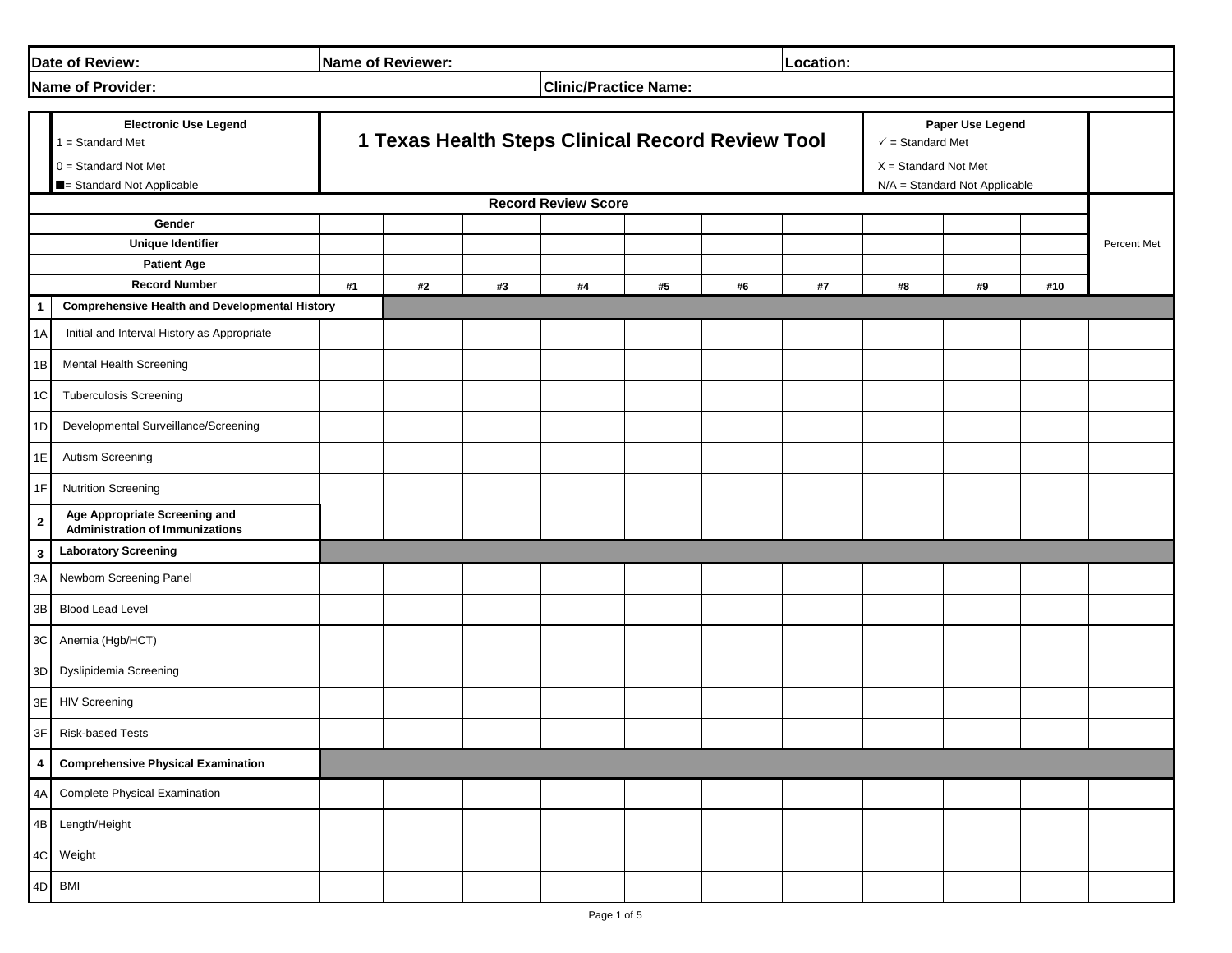|                                                                  | <b>Electronic Use Legend</b><br>$1 = Standard Met$<br>$0 = Standard Not Met$ | 1 Texas Health Steps Clinical Record Review Tool |          |          |          |          |          |             | Paper Use Legend<br>$\checkmark$ = Standard Met<br>$X = Standard Not Met$ |          |             |             |
|------------------------------------------------------------------|------------------------------------------------------------------------------|--------------------------------------------------|----------|----------|----------|----------|----------|-------------|---------------------------------------------------------------------------|----------|-------------|-------------|
| <b>E</b> = Standard Not Applicable<br><b>Record Review Score</b> |                                                                              |                                                  |          |          |          |          |          |             | N/A = Standard Not Applicable                                             |          |             |             |
|                                                                  | Gender                                                                       |                                                  |          |          |          |          |          |             |                                                                           |          |             |             |
| <b>Unique Identifier</b>                                         |                                                                              |                                                  |          |          |          |          |          |             |                                                                           |          |             | Percent Met |
|                                                                  | <b>Patient Age</b>                                                           |                                                  |          |          |          |          |          |             |                                                                           |          |             |             |
|                                                                  | <b>Record Number</b>                                                         | #1                                               | #2       | #3       | #4       | #5       | #6       | #7          | #8                                                                        | #9       | #10         |             |
|                                                                  | 4E Fronto-Occipital Circumference                                            |                                                  |          |          |          |          |          |             |                                                                           |          |             |             |
|                                                                  | 4F Blood Pressure                                                            |                                                  |          |          |          |          |          |             |                                                                           |          |             |             |
|                                                                  | 4G Vision                                                                    |                                                  |          |          |          |          |          |             |                                                                           |          |             |             |
|                                                                  | 4H Hearing                                                                   |                                                  |          |          |          |          |          |             |                                                                           |          |             |             |
| 5                                                                | Age Appropriate Health Education and<br><b>Anticipatory Guidance</b>         |                                                  |          |          |          |          |          |             |                                                                           |          |             |             |
| 6                                                                | <b>Dental Referral</b>                                                       |                                                  |          |          |          |          |          |             |                                                                           |          |             |             |
| 7                                                                | Follow-up Instructions to Return for Next<br><b>Preventive Visit</b>         |                                                  |          |          |          |          |          |             |                                                                           |          |             |             |
|                                                                  | <b>Total Standards Components Met</b>                                        | $\Omega$                                         | $\Omega$ | $\Omega$ | $\Omega$ | $\Omega$ | $\Omega$ | $\mathbf 0$ | $\mathbf 0$                                                               | $\Omega$ | $\mathbf 0$ |             |

**Comments:**

WEBPTS-0018-17 January 2017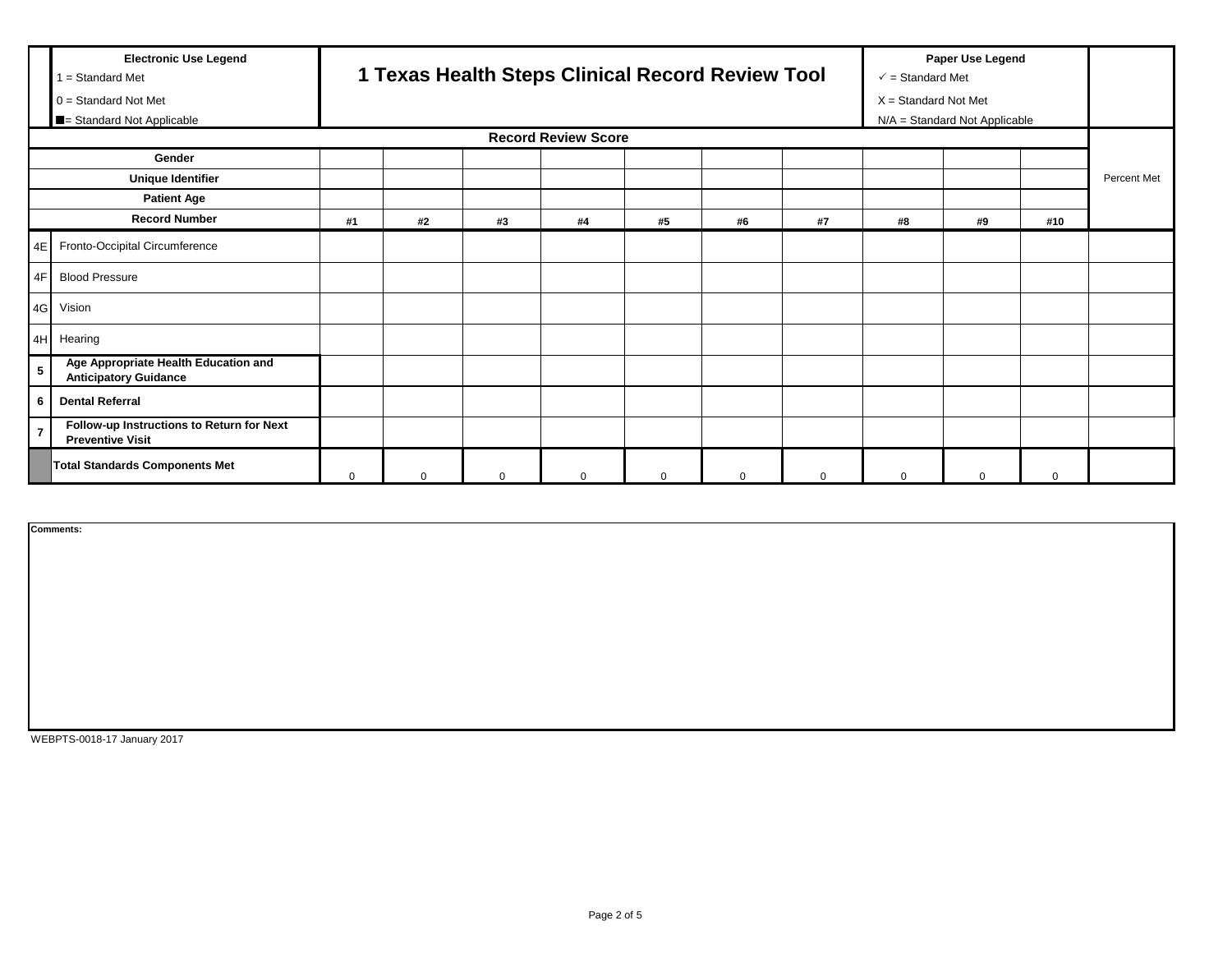| <b>Texas Health Steps Clinical Record Review Tool Instructions</b>                                                                                                                                                                                                                                                                                                                                                                                                                                                                                                                                                                                                                                                                                                                                                                                                                                                                                                                                                                 |  |  |  |  |  |  |  |  |
|------------------------------------------------------------------------------------------------------------------------------------------------------------------------------------------------------------------------------------------------------------------------------------------------------------------------------------------------------------------------------------------------------------------------------------------------------------------------------------------------------------------------------------------------------------------------------------------------------------------------------------------------------------------------------------------------------------------------------------------------------------------------------------------------------------------------------------------------------------------------------------------------------------------------------------------------------------------------------------------------------------------------------------|--|--|--|--|--|--|--|--|
| <b>Instructions For Review</b>                                                                                                                                                                                                                                                                                                                                                                                                                                                                                                                                                                                                                                                                                                                                                                                                                                                                                                                                                                                                     |  |  |  |  |  |  |  |  |
| <b>Electronic Format</b><br>• The total will self populate with numerical values.<br>• This will require input of numerical result in each cell to allow this feature.<br>· Values:<br>1=Component was completed<br>0=Component was not completed<br>■=Component not applicable for the age or gender of the record. Format cell to highlight in black.<br>Paper Format<br>.Complete the fields as indicated below.<br>·Values:<br>√=Component was completed<br>X=Component was not completed<br>N/A= Component not applicable for the age or gender of the record.<br>. This form will accommodate up to 10 records per specific paid claims date.<br>• Review all information in the record for the specific date of the selected paid claim only.<br>. When reviewing the record, flow sheets, laboratory slips, stand alone immunization records or other forms are<br>acceptable documentation methods for purposes of this review even if such documentation is not noted on the clinical<br>record form or narrative sheet. |  |  |  |  |  |  |  |  |
| <b>Record Identifier Methods:</b><br>•Gender: as noted on the record,<br>•Unique Identifier: create a unique number or other confidential means of identifying the specific record under review.<br>• Patient age: notate the age of the patient as recorded on the date of the checkup under review,<br>• Record Number: the order of the record 1-10 under review.<br>All federal and state required components of the Texas Health Steps checkup must be reviewed and scored using the Texas<br>Health Steps Periodicity Schedule in effect at the time of the paid claims. The current schedule date is located online at<br>http://www.dshs.state.tx.us/thsteps/providers.shtm.<br>.Provider banner messages are available on the TMHP website at:<br>http://www.tmhp.com/Pages/Medicaid/medicaid_pubs_banners.aspx<br>•For further information, the Texas Medicaid Provider Procedures Manuals may also be found on the TMHP website at<br>http://www.tmhp.com/Pages/Medicaid/Medicaid_Publications_Provider_manual.aspx     |  |  |  |  |  |  |  |  |
| Documentation must contain an initial health history and each subsequent checkup up must contain information on an interim<br>history.<br>• The comprehensive health and developmental history must address the following areas: physical, mental, developmental,<br>nutritional and tuberculosis.<br>. The interim history may state "No Change" and will be considered complete if an initial history is completed as described and in<br>the record.<br>. If the checkup form under review is the initial visit and the THSteps child health record is being used, a "See new patient history<br>form" box, may be completed and no interim history is required.<br>• A separate interim history form is an acceptable method of documentation.                                                                                                                                                                                                                                                                                 |  |  |  |  |  |  |  |  |
|                                                                                                                                                                                                                                                                                                                                                                                                                                                                                                                                                                                                                                                                                                                                                                                                                                                                                                                                                                                                                                    |  |  |  |  |  |  |  |  |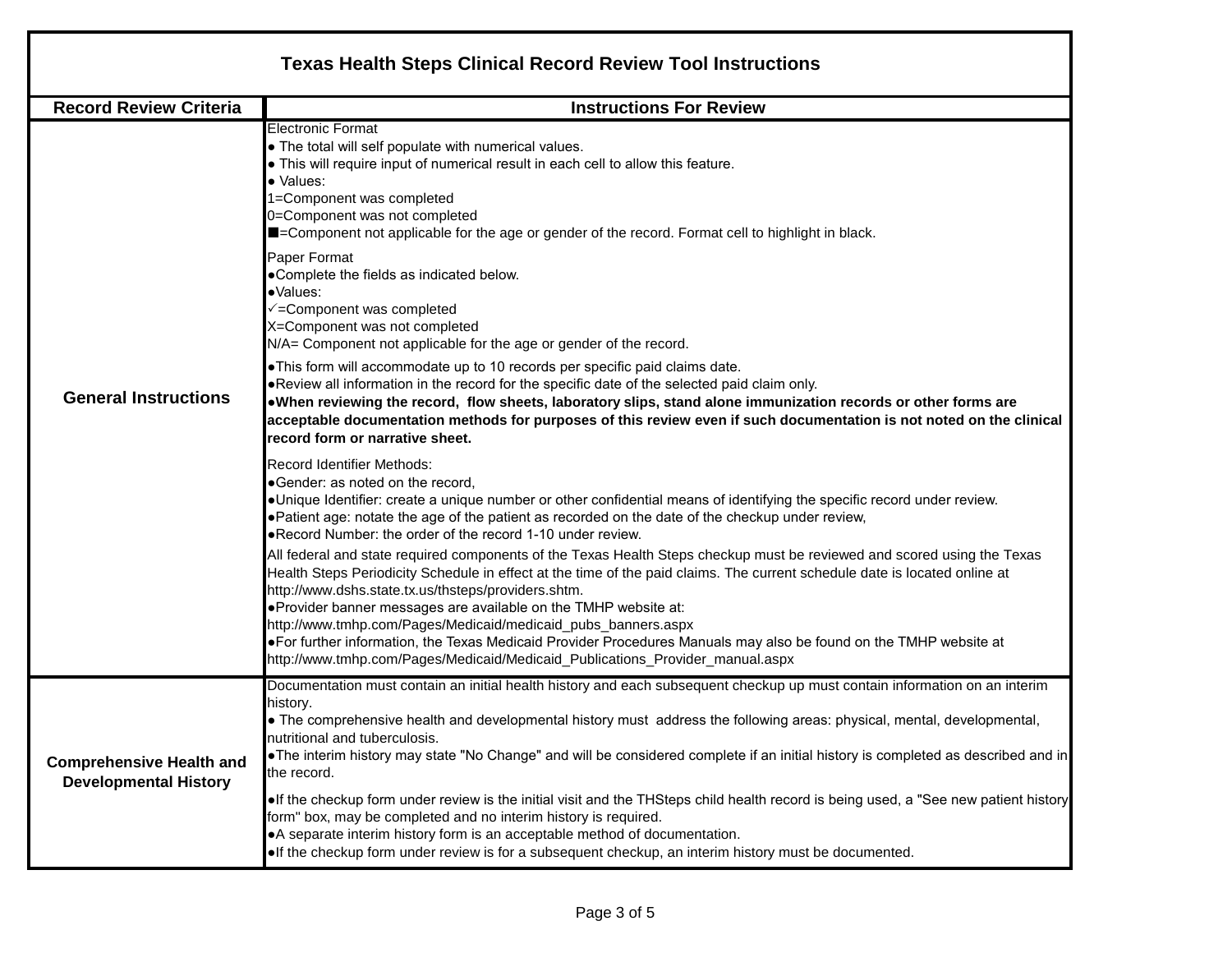| <b>Texas Health Steps Clinical Record Review Tool Instructions</b>                |                                                                                                                                                                                                                                                                                                                                                                                                                                                                                                                                                                                                                                                                                                                                                                                                                                                                                                                                                                                                                                                                                                                                                                          |  |  |  |  |  |  |
|-----------------------------------------------------------------------------------|--------------------------------------------------------------------------------------------------------------------------------------------------------------------------------------------------------------------------------------------------------------------------------------------------------------------------------------------------------------------------------------------------------------------------------------------------------------------------------------------------------------------------------------------------------------------------------------------------------------------------------------------------------------------------------------------------------------------------------------------------------------------------------------------------------------------------------------------------------------------------------------------------------------------------------------------------------------------------------------------------------------------------------------------------------------------------------------------------------------------------------------------------------------------------|--|--|--|--|--|--|
| <b>Record Review Criteria</b>                                                     | <b>Instructions For Review</b>                                                                                                                                                                                                                                                                                                                                                                                                                                                                                                                                                                                                                                                                                                                                                                                                                                                                                                                                                                                                                                                                                                                                           |  |  |  |  |  |  |
| <b>Developmental Surveillance/</b><br><b>Screening</b>                            | Documentation must include age appropriate developmental surveillance or screening in accordance with the THSteps<br>Periodicity Schedule in effect at the time of the visit, including:<br>. Required component 6 months to 6 years<br>•Developmental Screening required at 9, 18, 24 months, 3 and 4 years<br>. Effective 4/1/2015 autism screening required at 18 months and again at 24 months. Approved tools include the M-CHAT<br>and M-CHAT R/F<br>. Approved Developmental Screening tools include Parents' Evaluation of Development Status (PEDS) and Ages and Stages<br>Questionnaire (ASQ) or Ages and Stages Questionnaire: Social-Emotional (ASQ:SE)<br>•Developmental surveillance is required at all other checkups                                                                                                                                                                                                                                                                                                                                                                                                                                     |  |  |  |  |  |  |
| <b>Mental Health Screening</b>                                                    | Documentation must include age appropriate mental health screening in accordance with the THSteps Periodicity Schedule in<br>effect at the time of the visit, including:<br>. Required component birth to 20 years<br>•Required screening using one of the THSteps approved screening tools once per lifetime for every adolescent between the<br>ages of 12 through 18 years.<br>$(Y -$<br>•Approved mental health screening tools include: Pediatric Symptom Checklist (PSC-35), Pediatric Symptom Checklist<br>PSC), Personal Health Questionnaire (PHQ-9) and Car, Relax, Alone, Friends, Forget, Trouble (CRAFFT).<br>.Documentation must include screening tool used, screening results and any referrals made.                                                                                                                                                                                                                                                                                                                                                                                                                                                    |  |  |  |  |  |  |
| <b>Tuberculosis Screening</b>                                                     | Documentation must include age appropriate tuberculosis screening in accordance with the THSteps Periodicity Schedule in<br>effect at the time of the visit, including:<br>•Annually beginning at 12 months of age<br>. Use of the Tuberculosis Questionnaire tool which can be found at http://www.dshs.state.tx.us/thsteps/forms.shtm.<br>. Administration of a Tuberculin Skin Test (TST) when screening tool indicates a risk for possible exposure.                                                                                                                                                                                                                                                                                                                                                                                                                                                                                                                                                                                                                                                                                                                 |  |  |  |  |  |  |
| <b>Age Appropriate Screening</b><br>and Administration of<br><b>Immunizations</b> | .Documentation must include age appropriate assessment and administration of immunizations according to Texas Health<br>Steps Policy and the Advisory Committee on Immunization Practices (ACIP) guidelines in effect at the time of the visit.<br>. Providers must not refer clients to another health care provider for immunizations. Current recommendations as well as<br>previous recommendations may be found at http://www.cdc.gov/vaccines/pubs/ACIP-list.htm.<br>•A separate immunization record within the medical record is acceptable documentation in place of documentation on the<br>patient record.                                                                                                                                                                                                                                                                                                                                                                                                                                                                                                                                                     |  |  |  |  |  |  |
| <b>Laboratory Screening</b>                                                       | Documentation must include age appropriate laboratory tests in accordance with the THSteps Periodicity Schedule in effect at<br>the time of the visit, including:<br>•Screening for lead toxicity through blood lead levels at 12 and 24 months of age, through 6 years if unable to locate<br>documentation of a previous test.<br>•Anemia screening through a hemoglobin or hematocrit,<br>NOTE: Effective November 1, 2015 anemia screenings are only required at 12 months of age and are no longer required<br>between 18 and 24 months of age, or 12 and 16 years of age for females.<br>·Dyslipidemia screening (provider choice of test): NOTE: Effective November 1, 2015 documentation must include dyslipidemia<br>screening once at 9 through 11 years of age and once again at 18 through 20 years of age, regardless of risk.<br>•HIV screening: NOTE: Effective November 1, 2015 documentation must include HIV screening once at 16 through 18 years of<br>age, regardless of risk.<br>• Risk based test(s) or decision not to complete specific test(s) supported by clinical documentation, including history and<br>physical findings.<br>Page 4 of 5 |  |  |  |  |  |  |